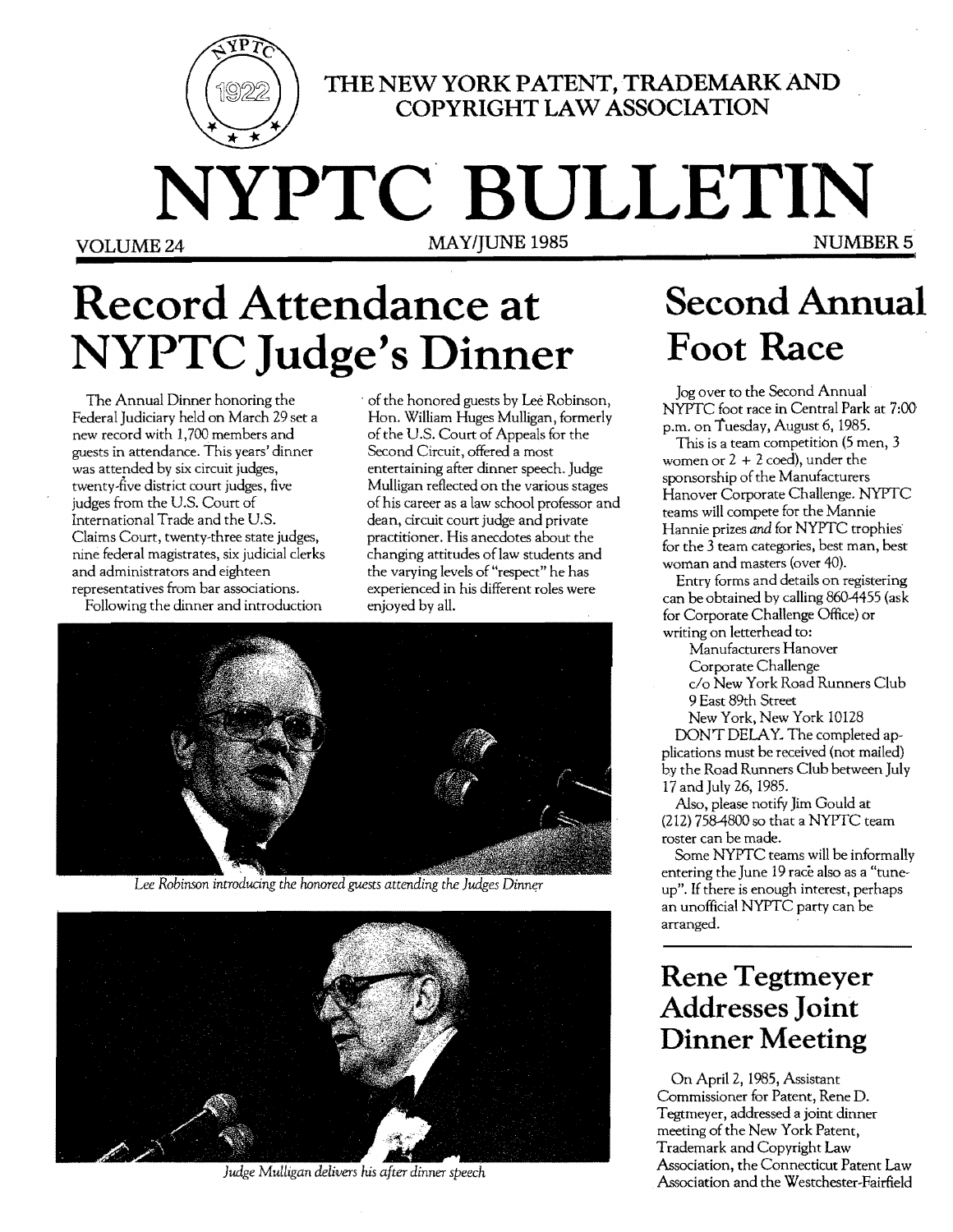Corporate Counsel Association at the Showboat Inn in Greenwich, Connecticut. Assistant Commissioner Tegtmeyer's talk was directed to an explanation of the new Rules established by the PTO in implementing the recent changes to the Patent Laws as recited in PL 98-622. He identified those changes and the manner in which they were phased in over the past six months.

Mr. Tegtmeyer stated that the prior art provisions of 35 U.S.C. § 102 and 103 were amended to encourage communication among members of research teams working in corporations, universities and other organizations. These amendments modified the prior CCPA decisions in In *re Bass,* 177 USPQ 178 (CCPA 1973) and In *re Clemens, 206*  USPQ 289 (CCPA 1980), which held that an earlier invention by an employee of the same organization was treated under 35 U.S.C.  $102(g)$  as prior art to a later invention made by a co-employee who was involved in the first invention.

PL 98-622 amended 35 U.S.C. § 103 so that patentability was not precluded because of subject matter developed by another person if:

1) the subject matter qualified as prior art only under 35 U.S.c. § 102(f) or (g); and

2) the subject matter and claimed invention were owned by, or subject to

an obligation of assignment to, the same person at the time the invention was made.

According to Mr. Tegtmeyer, of significance was the amendment to 35 U.S.C. § 116 which provides that inventors may jointly apply for a patent even though each did not make a contribution to the subject matter of every claim of the patent. Under this amendment, a joint application for a patent may be filed even though:

- 1) the inventors did not physically work together or at the same time;
- 2) each inventor did not make the same type or amount of contribution; or
- 3) each inventor did not make a contribution to the subject matter ofevery claim of the patent.

The 35 U.S.G. § 120 requirement for filing "by the same inventor" was amended to recite "which was filed by an inventor or inventors named in the previously filed application." A later filed application no longer has to name all of same inventors as an earlier application in order to claim the benefit of an earlier filed application under § 120. In order for the later filed application to be entitled to claim the benefit of the earlier filed copending application under § 120, the

earlier filed co-pending application must:

- 1) have at least one inventor in with the later filed application; and
- 2) disclose the common inventor's invention in the manner provided by the first paragraph of 35 U.S.C. §112, i.e. fully disclose and support at least one of the common inventor's claims found in the later application.

Regarding the issue of commonly owned applications, Mr. Tegtmeyer noted that the Examiner will make no assumptions relative to common ownership and is to consider the applicability of § 102(f)/103 or §  $102(g)/103$  if one application refers to the other. Applications will be considered by the examiner to be owned by, or subject to an obligation of assignment to, the same person, if:

- 1) the application files refer to assignments recorded in the PTO in accordance with 37 CFR 1.331 which convey the entire rights in the applications to the same person(s) or organizations(s); or
- 2) copies of unrecorded assignments which convey the entire rights in the applications to the same person(s) or organization(s) are filed in each of the applications; or
- 3) an affidavit or declaration by the common owner is filed which states that there is common ownership and explains why the affiant believes there is common owner-

ship; or

4) other evidence is submitted which establishes common ownership of the applications in question, e.g., a court decision determining the owner.

Mr. Tegtmeyer further stated that a pending applicattion will be permitted to be amended by complying with 37 CFR 1.48 to add claims to inventions by inventors not named when the application was filed, as long as such inventions were disclosed in the applications as filed. 37 CFR 1.48 permits correction of inventorship where the "correct inventor or inventors are not named in an application for patent through error without any deceptive intention on the part of the actual inventor or inventors."

Time constraints cut short Mr. Tegtmeyer's talk, however, Mr. Tegtmeyer provided extensive handouts directed to the above topics as well as to the following areas;

- -The Statutory Invention Registration (SIR);
- -Amendments to 35 U.S.c. relating to thePCT; and
- -Significant changes from the proposed Rules.

Copies of these handouts may be obtained by writing Mr. Tegtmeyer directly in care of the Patent and Trademark Office.

### **Maurice H. Klitzman Examines New Interference Rules and Amendments to 35 U.S.C. 103 and 116**

Maurice H. Kliztman spoke to a luncheon meeting of the Association on March 22, 1985 on the subject of the new interference rules. In addition, he reviewed briefly the amendments to 35 U.S.c. §§103 and 116, effective January 8, 1985. Mr. Klitzman began by reassuring his audience that, although there are numerous procedural changes owing to the new interference rules, the substantive law regarding conception, reduction to practice, diligence, and corroboration remains the same. This is not to say, however, that the procedural changes do not impact on the conducted substance of the interference. Nor does it imply that one can ignore the new rules. As Mr. Klitzman notes, a failure to under-

stand and follow the new procedures may be fatal.

A major change occurred in the role of the Primary Examiner. Under the new rules, the Primary Examiner only initiates setting up the interference. When he passes the case to the Interference Group, he designates the claims corresponding to the court. Generally, there will be only one count. The Primary Examiner also designates claims that do not correspond to the count. If the applicant disagrees with the Primary Examiner, he will have to make a preliminary motion later on during the motion period, because if the count is lost, all claims corresponding to the count **will** be lost. Accordingly, it is very important, if a party disagrees with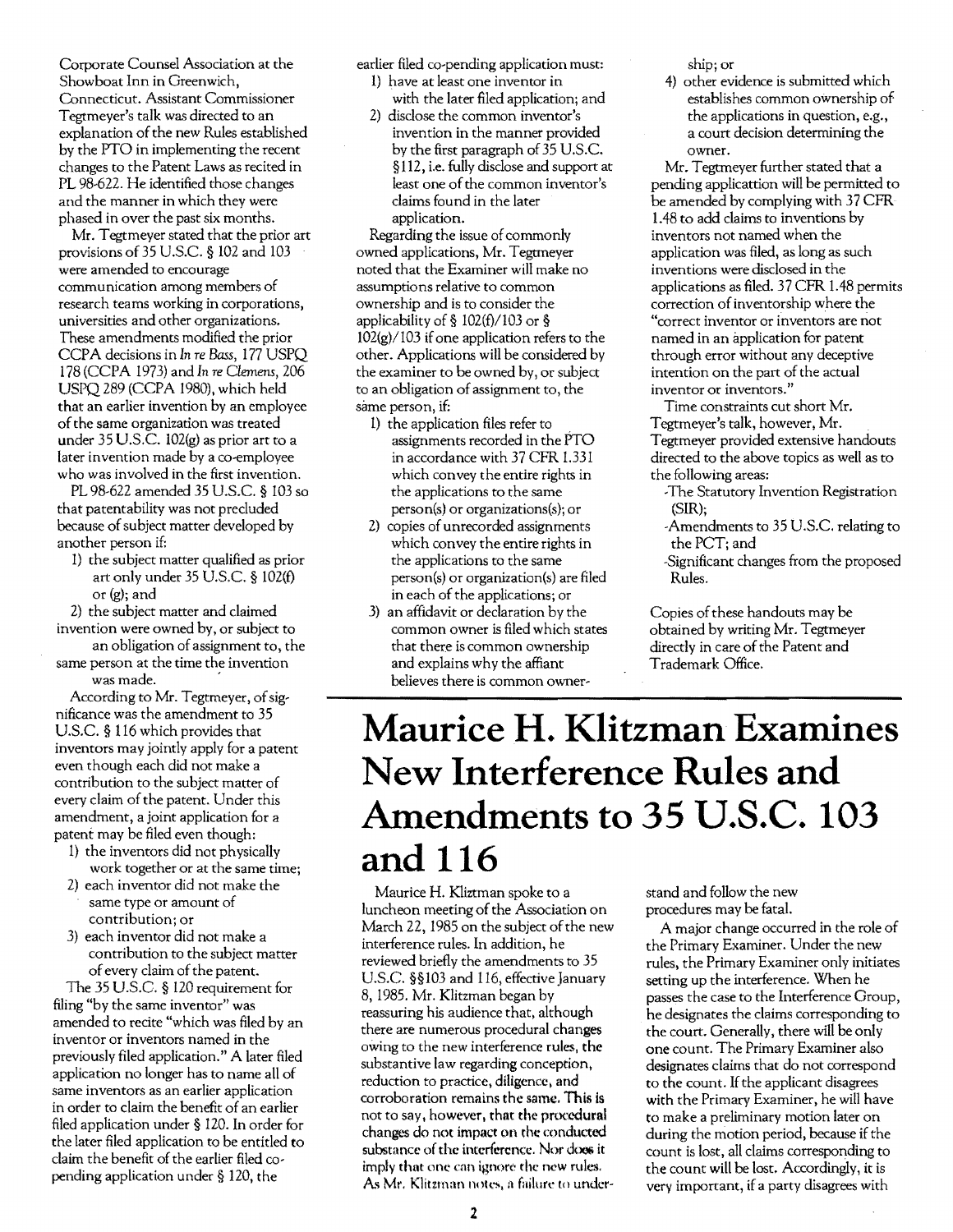what the Examiner does, that a timely motion be made to preserve its rights.

An interference will be declared for those claims that are for the same patentable invention. Claims that are obvious in view of the count will be designated as claims corresponding to the count. Under the old rules, obviousness was not a basis for determining whether there was interfering subject matter. It is now. Accordingly, if there are claims in an application which relate to a separate patentable invention, then it cannot correspond to the count.

The Primary Examiner may suggest a claim for the applicant to copy, a failure to do so being deemed a disclaimer of the subject matter. There is no difference under the new rules in provoking an interference by copying a claim of an issued patent. The Primary Examiner's role in this regard remains the same.

Another very important change concerns control of the interference so that it ends within 24 months. To do this, the Examiner-In-Chier plays a key role during the interlocutory stage, to the demise of the Interlocutory Examiner, as such. Everything will now be handled by the Examiner-In-Chief, who is directed by the new rules to control the interference so that it ends within a 24 month period. Thus, protracted interferences such as the Phillips Petroleum polypropylene interference, which took 23 years to complete, will no longer be permitted. Now, the Interference Examiner's charter will include making sure all parties adhere to the agreed-upon timetable, and extensions of time will be more difficult to obtain.

Another significant change is the formation of a single Board of Patent and Interferences, which is to decide *both*  priority and patentability issues. This eliminates instances where an applicant is denied the opportunity by the Primary Examiner to commence an interference, requiring the applicant to proceed with appeals first to the Board and then to the CAFC to have an interference declared., ultimately to find that the Board holds there is no interference in fact. The new rule will prevent such backand-forth handling of the case.

Once an interference is declared by the Examiner-In-Chief, he will conduct numerous telephone interviews, setting up time schedules and arranging for hearings, although the nature of the hearings is not clear at this time. The hearings, which will be documented by a complete record, will presumably be for the purpose of foreshortening the proceedings. During testimony, the

Examiner-in-Chief will be available to rule on the admissibility of evidence and the production of documents. Oral orders by phone, followed by written orders, may be given by the Examiner-in-Chief to the designated lead attorney.

Under old Rule 204(c),\a prima facie case of priority had to be made to support a declarations of an interference. Under the new interference rules, it is necessary to make a prima facie case that supports *judgment* in a party's favor because both patentability and priority are to be considered in the proceedings (Rule 608). Thus, even though a party may not meet the requirements of priority, it will be able to meet the requirements of prima facie judgment if it can attack patentability. If the Patent Office agrees that the claims are not . patentable, the claims in the application would be rejected and the applicant could file a request for reexamination of the patent. Because the Board now rules on questions of patentability, assuming there is a basis for the interference grounded on the same patentable invention, the nature of the proceeding that ultimately may arise is analogous to im opposition proceeding. Mr. Klitzman believes that this may be the primary focus of the Board of Appeals and Interferences under the new interference rules.

Because the jurisdiction of the Board is to determine priority and patentability of claims corresponding to the count, both as to applicants and as to patentees, a motion by applicant to dissolve the interference on the grounds of patentability does not foreclose adjudication of the patentability of the patent. Thus, ancillarity no longer exists.

Under the old count practice, if the interference was predicated on pending applications, there was one count unless the other counts were patentably distinct. On the other hand, when claims were copied from a patent, the applicant copied all claims he thought he could make, so that the patentee did not retain a claim that was obvious in view of the lost count. Now, there is generally only one count irrespective of whether a patent is involved. Additional counts must be patentably distinct over that count, which means that subsequent. counts must be unobvious over the first count.

The count determines the evidence required to prove priority. This is the same as under the old rules. The difference will be the designation of the claims corresponding to or not corresponding to the count. If an opponent does not put in claims corresponding to the count, then the

party should put in claims corresponding to the count, to ensure that at the conclusion of the proceeding the opponent has not been permitted to retain or obtain claims he should not have gotten. It is still possible to have a phantom count proposed by the Examiner-in-Chief or one of the parties which may not be patentable to either party. The test again is whether interferring claims are for the same invention or are obvious in view of the count.

The purpose of the interference is to resolve all controversies as to all interfering subject matter defined by one or more of the counts. When a party . returns to ex parte prosecution and claims corresponding to the count were lost, it will not be able to obtain claims that are obvious in view of those lost in the interference. The rules provide that any decision by the Board will be binding on the Examiner and will govern all further proceedings in the Examining Division.

Under the new rules a party is required to identify all applications and patents that are obvious in view of the count or be prevented from raising them later. This creates a problem in the nature of interference estoppel because all pertinent applications and patents will have to be looked at to determine whether they are obvious in view of the count. If they are not brought into the interference, an interference estoppel situation is created. This may present a difficult burden for corporations having a large application docket with many related cases involving different inventive entitles.

. The preliminary statement is much the same as under the old rules. However, now a party is required to allege specifically a date of conception and to raise any question of derivation, or be precluded from doing so later on. Unlike practice under the old rules, the preliminary statement.is not opened until after the motion period is over.

In the past the Primary Examiner . decided many Rule 231 motions. Now, under the new rules, the Examiner-in-Chiefdecides motions made under Rule 633. It is intended that this will decrease the pendency time of the interference. (Such motions are now designated as preliminary motions.)

The preliminary motions that can now be made under the new rules are: (a) a motion for judgement on the ground that an opponent's claim corresponding to a count is not patentable, (b) no interference in fact, (c) a motion to redefine the interfering subject matter, (d) a motion to substitute a different